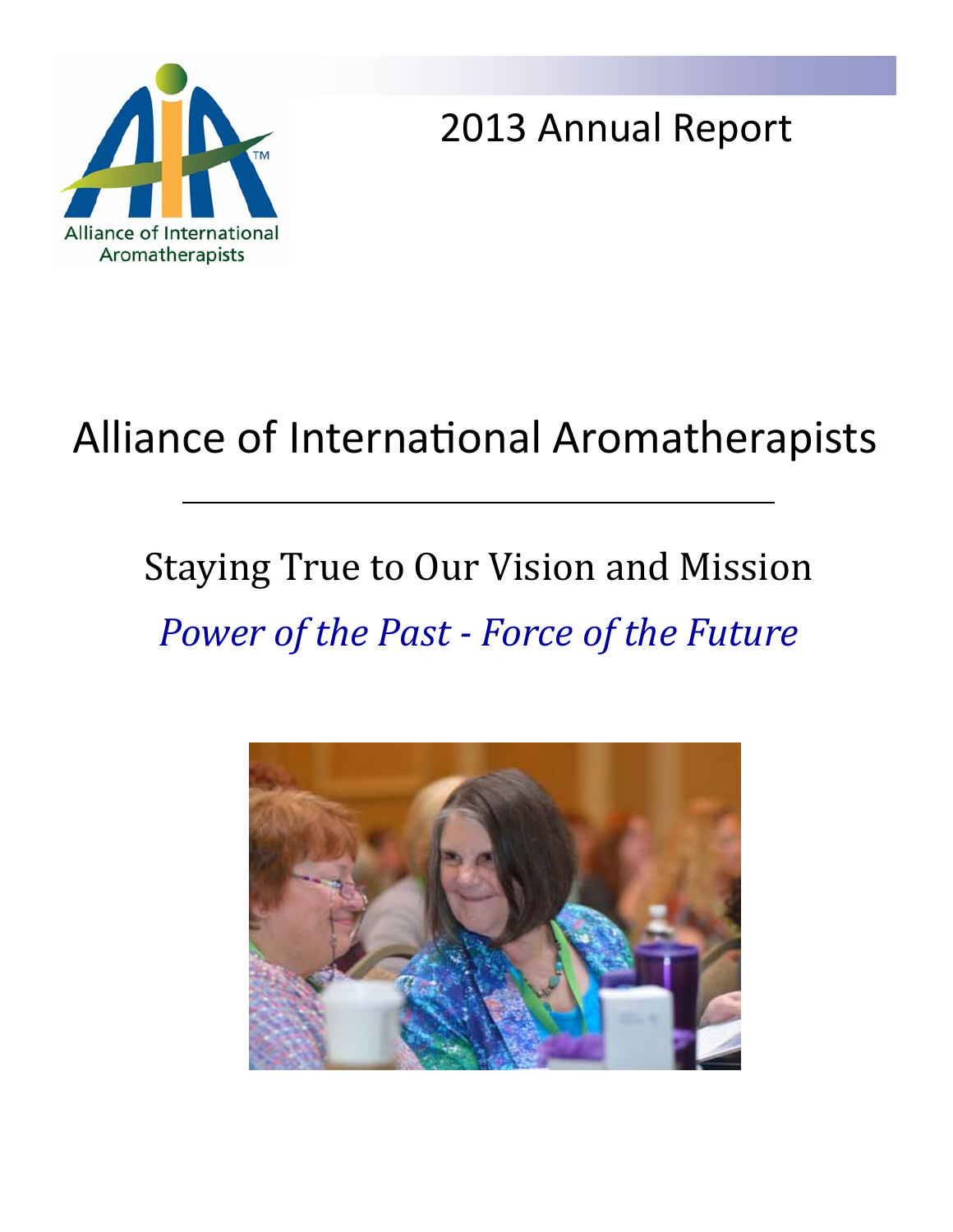## Staying True to Our Vision and Mission

#### Our Vision

The AIA is a leading international aromatherapy organization making aromatherapy a readily accessible and respected holistic healing modality.

#### Our Mission

AIA unites aromatherapists from around the world to advance research and professionalism within the aromatherapy industry. As a result the public has the option for a safe, natural and complementary form of health care.

#### Values

#### **We believe:**

- Essential oil therapy is a scientifically proven healing modality that should be accessible to everyone.
- Through continued solid scientific research, we expand the understanding of essential oil therapy and its effect on mind, body and spirit.
- Through professional and responsible use of essential oil therapy, clinical aromatherapists are equipped to integrate with the medical community.
- Through standardizing aromatherapy education and qualifying criteria in North America we create a foundation of professionalism and common lines of communication with other health care professionals and regulatory agencies throughout the world.
- By supporting earth friendly harvesting and processing practices of aromatic plants we bring greater health to the Earth and her people.

## Board of Directors ‐ 2013

Bev Day - President Robin Block - Vice President Joan Price-McLaughlin - Secretary Nancy Graves - Treasurer

Bill McGillvary - Director Cary Caster - Director Bridget Kelley - Director Deborah Stoltzfus - Director Patricia Bonnard - Director

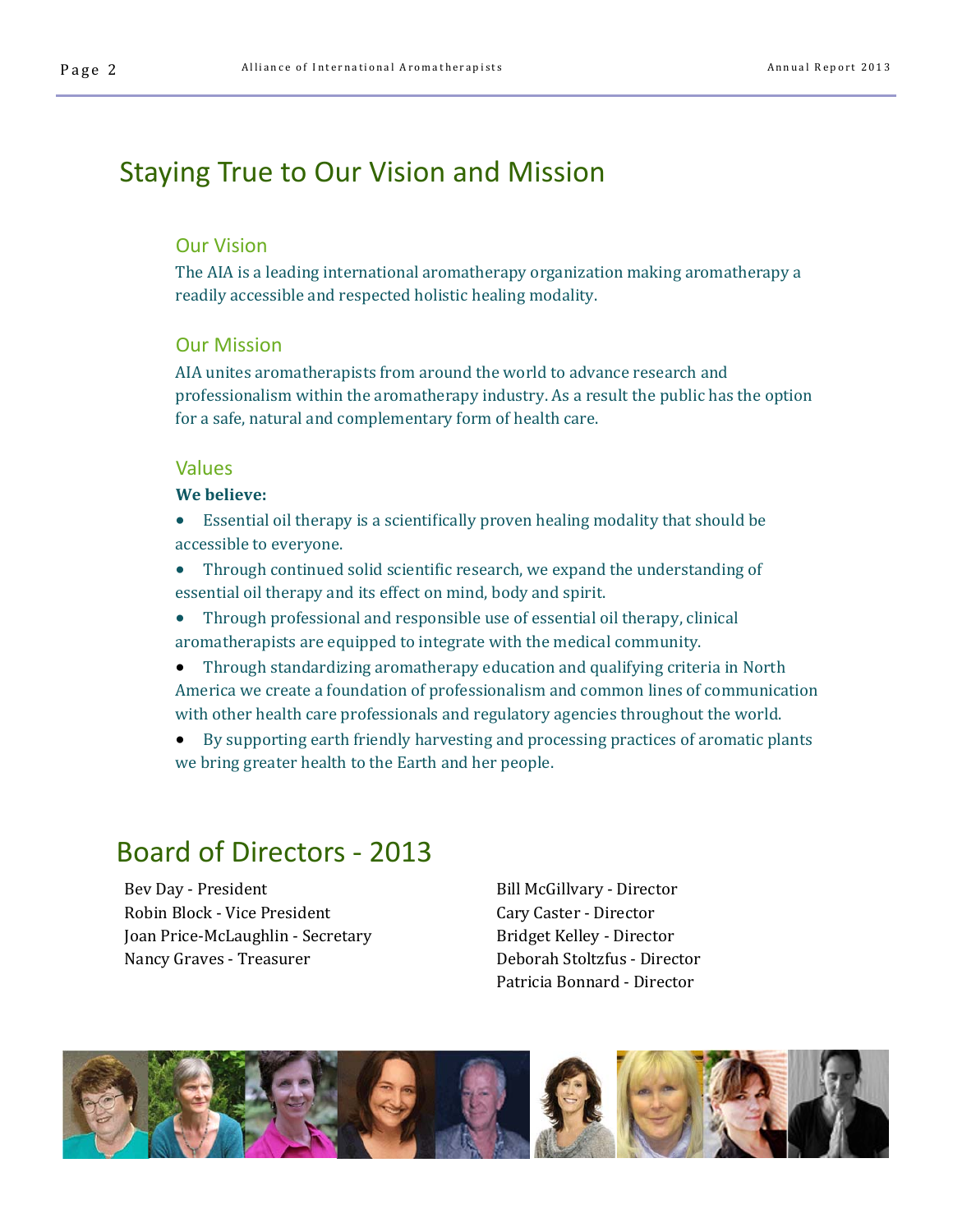## Table of Contents

| Vision, Mission and Board of Directors |   |
|----------------------------------------|---|
| Letter From The President              |   |
| 2013 Conference Highlights             | 5 |
| Financials                             | h |
| Thanks to our Sponsors and Volunteers  |   |



*We have always held to the hope, the belief, the conviction that there is a better life, a better world, beyond the horizon.* Franklin D. Roosevelt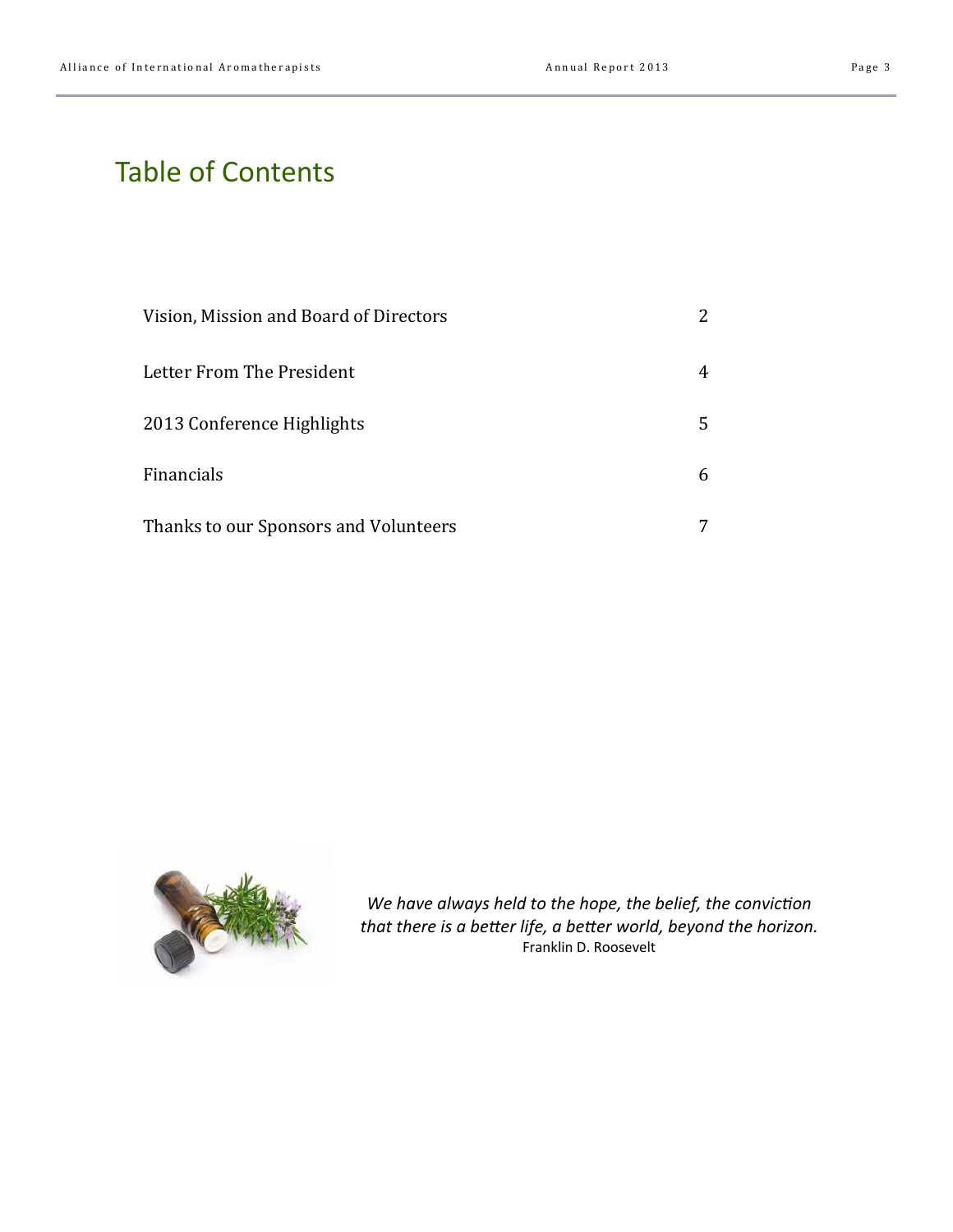### Dear AIA Members and Friends of AIA,



On behalf of the Alliance of International Aromatherapists Board, I am pleased to share with you the Annual Report for 2013.

2013 was truly a vibrant year for AIA. Our International Aromatherapy Conference and Wellness Expo in St. Petersburg, Florida was simply the best ever. Without you, the members and our sponsors, this event would never have happened and would not have been the success it was. We are truly grateful for your support. Just observing the sessions and events, it was clear that the attendees had fun, networked, and absorbed hours of education ranging from clinical safety for aromatherapy, to exploring the etheric temperament, to aromatic bath therapies.

We were able to grow financially this year due to the conference success and increase in members. This momentum will be thrust forward to achieve greater industry impact, member relations, and financial soundness.

The joy of being in the aromatherapy industry is the opportunity to celebrate achievers. This year the members selected Andrea Butje to receive the Lifetime Achievement Award. This award is especially delightful to the recipients and a joy for AIA to present. It is a testimonial to the dynamics of the aromatherapy industry and the caliber of people working in it, serving as educators, and expanding the role of aromatherapy as an accepted therapy in healthcare.

I encourage you to read on for more information on how your support makes a difference.

Sincerely, 

Beverly g. Day

Beverly J. Day Alliance of International Aromatherapists President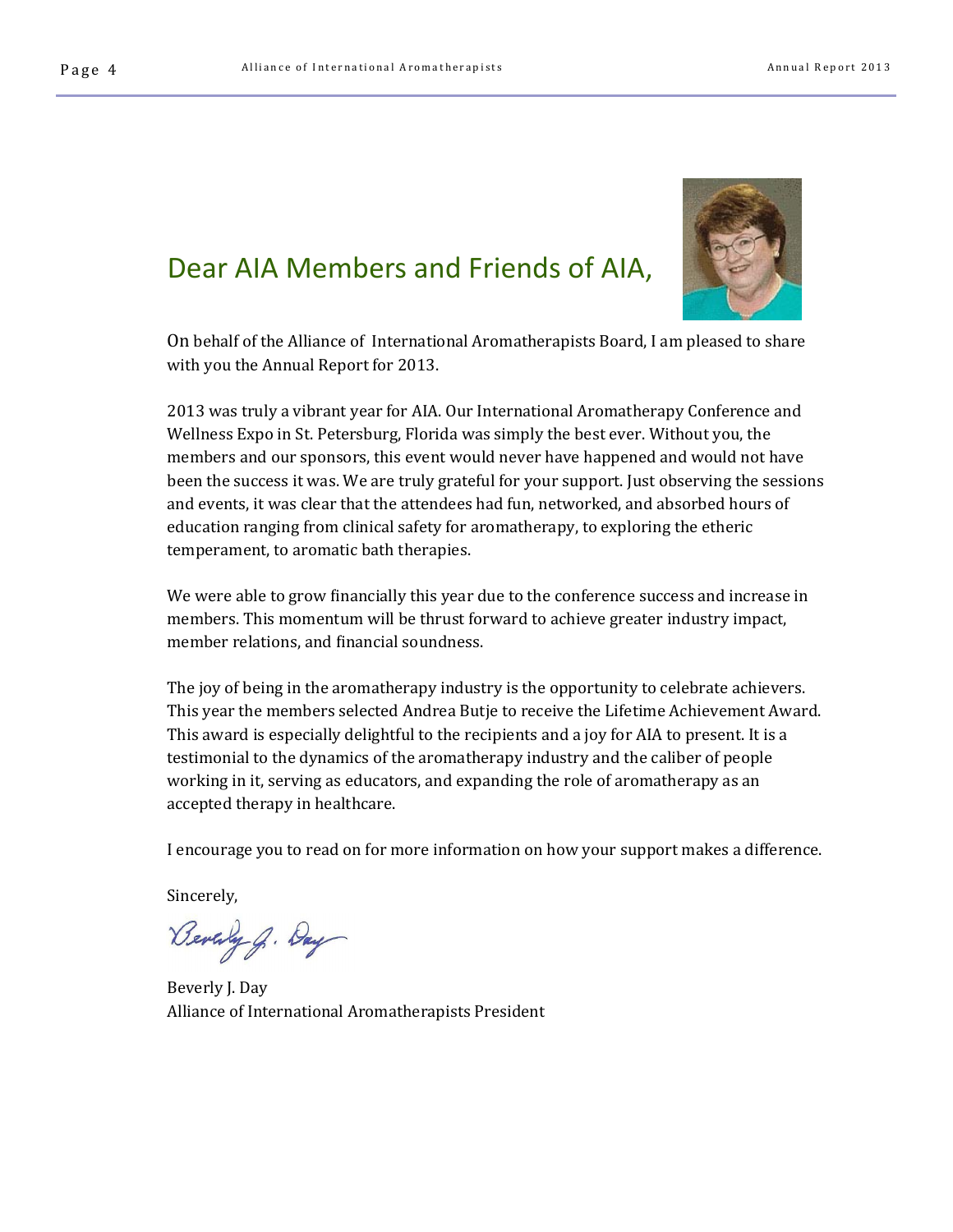

## Conference Highlights

The 2013 conference was held in St Petersburg, Florida. The conference started out with a Pre-Conference class with Robert Tisserand who presented on essential oil safety. The following three days brought great educational sessions and time for reconnecting and networking.

- Total attendees were 147, 17 Speakers, 20 Educational Sessions, and 14 Exhibitors.
- Value added offerings were CNE hours for Holistic Nurses and NCBTMB CE hours for Massage Therapists.
- Generated 107 New Members in 2013
- Generated revenues over \$83,000 which was a 57% increase over the previous conference.
- Fun things included capturing photos of attendees to showcase them in a web video slide show with music performed by the evening reception singer.











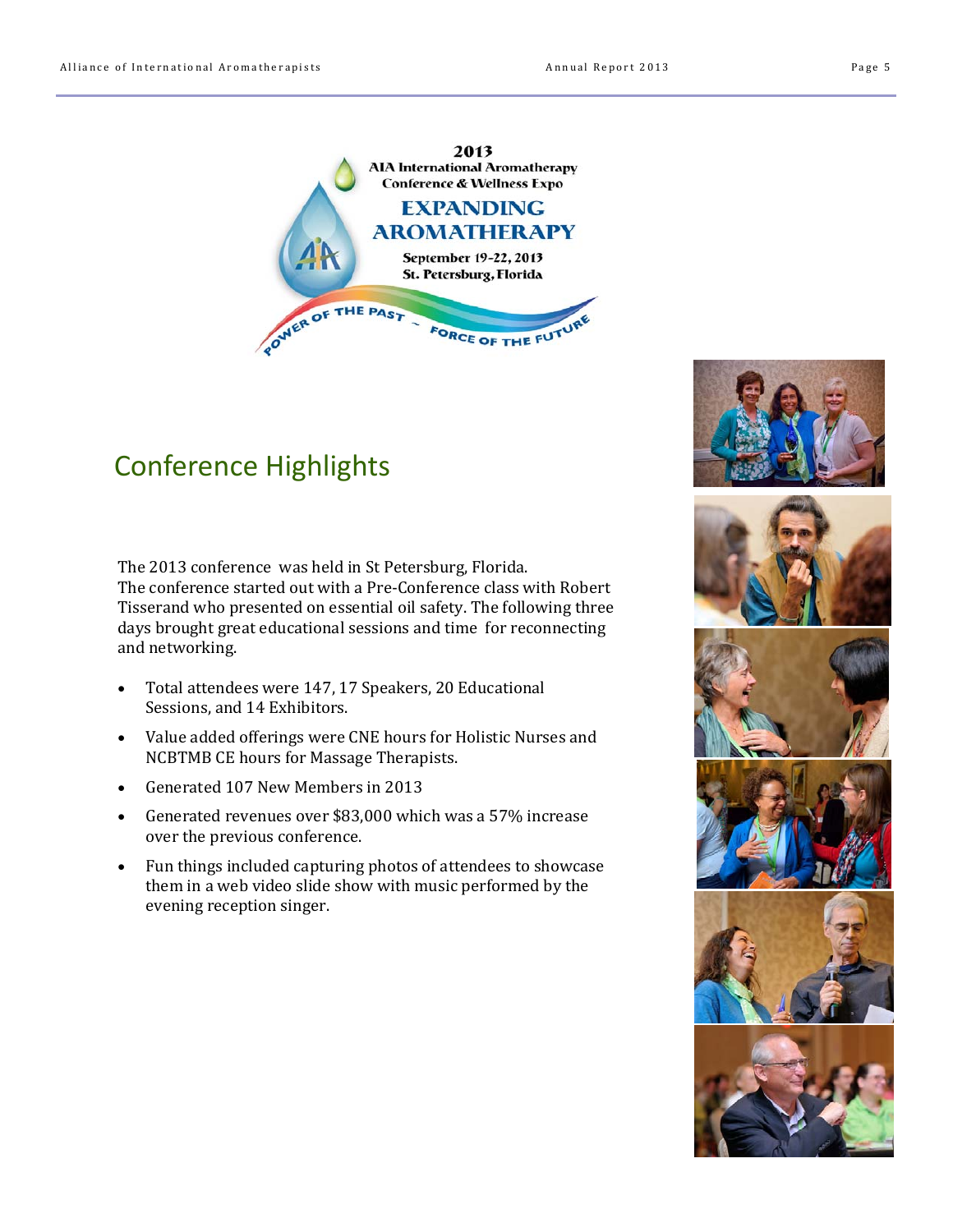## **Statement of Financial Position**

## December 31, 2011, 2012 and 2013

|                                         | 2011         |    | 2012   | 2013         |
|-----------------------------------------|--------------|----|--------|--------------|
| <b>Assets</b>                           |              |    |        |              |
| Cash                                    | \$<br>33,104 | \$ | 36,733 | \$<br>37,089 |
| <b>Inventory for Sales</b>              | 5,018        |    | 8,948  | 12,025       |
| <b>Recording Archives</b>               | 273          |    | 273    | 273          |
| <b>Total Assets</b>                     | \$<br>38,395 | \$ | 45,954 | \$<br>49,387 |
|                                         |              |    |        |              |
| <b>Liabilities and Net Assets</b>       |              |    |        |              |
| <b>Accounts Payable</b>                 | 1,049        |    | 140    |              |
| <b>Total Liabilities</b>                | 1,049        |    | 140    |              |
| <b>Net Assets</b>                       |              |    |        |              |
| <b>Retained Earnings</b>                | 33,495       |    | 41,963 | 45,536       |
| Designated for Journal                  | 1,355        |    | 1,355  | 1,355        |
| Designated for Grants                   | 2,496        |    | 2,496  | 2,496        |
|                                         |              |    |        |              |
| <b>Total Net Assets</b>                 | \$<br>37,346 | \$ | 45,814 | \$<br>49,387 |
| <b>Total Liabilities and Net Assets</b> | \$<br>38,395 | S  | 45,954 | \$<br>49,387 |

## **Statement of Activities**

### Years Ended 2011, 2012 and 2013

|                                | 2011         |    | 2012   |   | 2013    |
|--------------------------------|--------------|----|--------|---|---------|
| <b>Revenues</b>                |              |    |        |   |         |
| Membership                     | \$<br>19,006 | \$ | 18,474 |   | 21,515  |
| Sponsorships, donations        | 11,870       |    | 180    |   | 12,618  |
| Conference, programs           | 47,681       |    |        |   | 83,737  |
| Other income                   | 5,531        |    | 8,098  |   | 9,592   |
|                                |              |    |        |   |         |
| <b>Total Revenue</b>           | \$<br>84,088 | \$ | 26,752 |   | 127,462 |
|                                |              |    |        |   |         |
| <b>Expenses</b>                |              |    |        |   |         |
| Conference, programs           | 44,188       |    | 705    |   | 92,874  |
| Operating and general          | 16,372       |    | 17,579 |   | 31,015  |
| <b>Total Expenses</b>          | 60,560       |    | 18,284 |   | 123,889 |
|                                |              |    |        |   |         |
| <b>Change in Net Assets</b>    | 23,528       |    | 8,468  |   | 3,574   |
|                                |              |    |        |   |         |
| Net Assets, Beginning of Year  | 13,817       |    | 37,346 |   | 45,813  |
|                                |              |    |        |   |         |
| <b>Net Assets, End of Year</b> | 37,346       | S  | 45,814 | S | 49,387  |

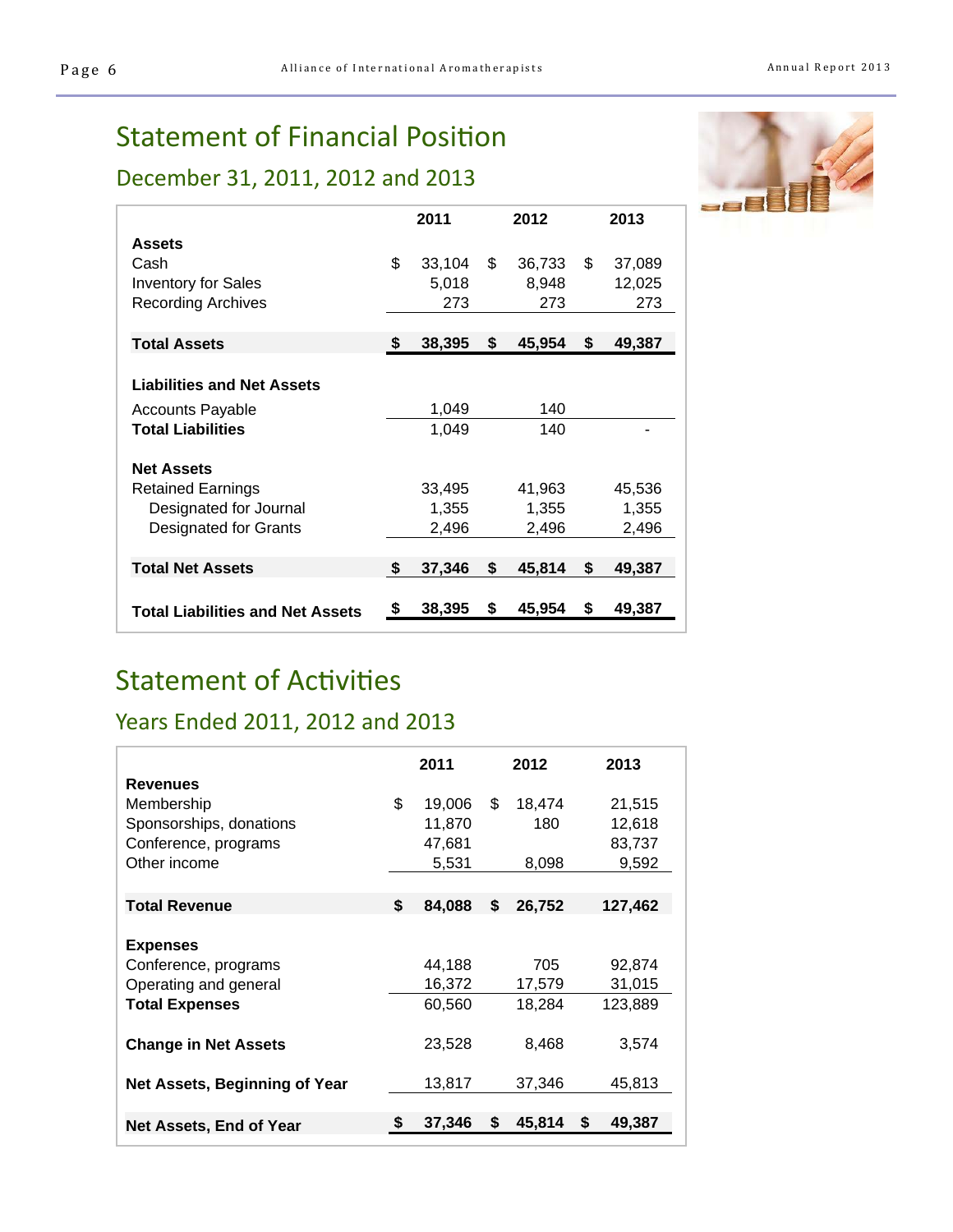### Thanks to our Sponsors and Volunteers

#### **Sponsors**

American College of Healthcare Sciences Aromahead Institute Aromatics International Nature's Gift 

Wyndmere Quantum University American Holistic Nurses Association 21 Drops 

#### **Committee Members**

| Conference            |
|-----------------------|
| <b>Bridget Kelley</b> |
| Joan Price McLaughlin |
| Bev Day               |
| Cathi Galvin          |
| Caryn Gehlmann        |
| Carol Scheidel        |
| Debrah Zepf           |
|                       |

**Education** Sheryl Beller-Kenner Cary Caster Lynn Murray Debra Stoltzfus Review Eileen Cristina Lynn Murray

Fundraising Nancy Graves Cary Caster Bev Day

**Publications** Bev Day Bridget Kelley Barbara Piazza Deborah Stoltzfus  Research Linda‐Anne Kahn Bill McGilvrav Lynn Murray Rodney Schwan Betty Surette Robert Tisserand 

#### **Representatives**

The AIA Representatives are our outreach volunteers who serve their communities and promote educational opportunities for the public. We would like to acknowledge their dedicated effort in helping to create opportunities for our members to connect and grow, and to recruit new members.

#### **Regional Representatives:**

Stephanie Veilleux-Welch – National Representative Rodney Schwan - Pacific Region Representative Nancy d'Angelo – Mountain Region Representative Jodi Baglien - Midwest Region Representative Anne Marie Martin - Illinois State Representative Patricia Bonnard - Maryland State Representative Stephanie Veilleux-Welch – Northeast Representative Amy Lechner—Pennsylvania State Representative Marilyn Addison - Atlantic Region Representative

#### **International Representatives:**

Sheryl Beller-Kenner, Ed. D – Eastern Canada Representative Anita James – England Representative Gergely Hollódi – Central-Eastern Europe Representative